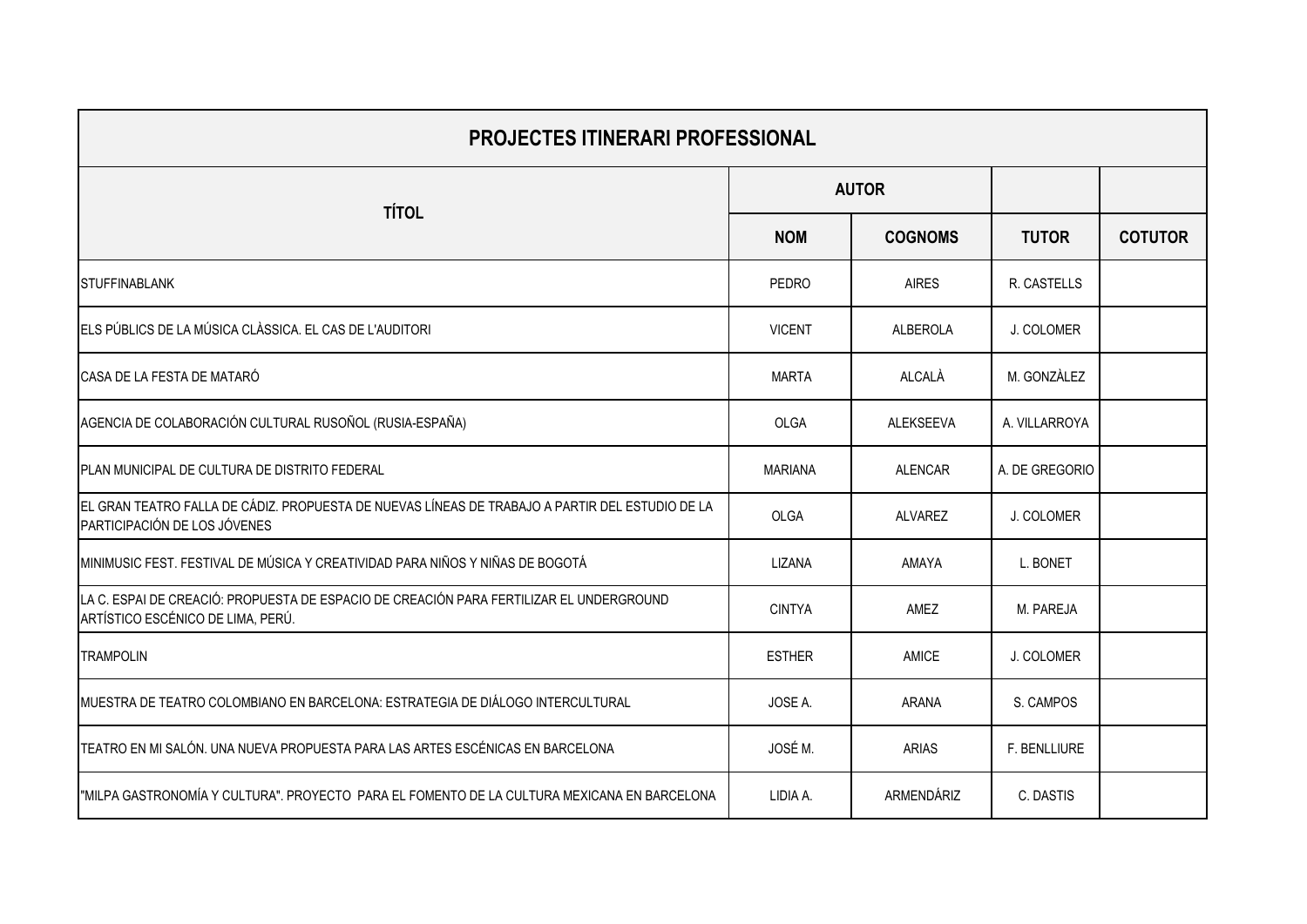| 360 HOSTEL BCN ARTS & CULTURE. POSADA EN MARXA D'UN HOSTEL CULTURAL A BARCELONA                                                      | SÍLVIA          | <b>ARTIGAS</b>    | A. VILLARROYA |  |
|--------------------------------------------------------------------------------------------------------------------------------------|-----------------|-------------------|---------------|--|
| MODELS DE FINANÇAMENT PARTICPATIU GESTIONATS PER UNA EMPRESA SERVEIS CULTURAL                                                        | <b>ALBERT</b>   | AVILÉS            | L. BONET      |  |
| WWW.CULTUREANDO.ES UNA AGENDA 2.0                                                                                                    | <b>BEATRIZ</b>  | <b>AYUSO</b>      | X. ARROYO     |  |
| PROPUESTA DE DISEÑO Y ORGANIZACIÓN DE UN FESTIVAL DE VIDEOARTE EN ZARAGOZA                                                           | ALEJANDRO       | <b>BALLESTA</b>   | M. GONZÀLEZ   |  |
| CULTSOFT SL. LA CREACIÓN DE UNA EMPRESA DE VIDEOJUEGOS EN UN NUEVO MARCO DE LAS INDUSTRIAS<br><b>CULTURALES</b>                      | <b>ALBERT</b>   | <b>BARROSO</b>    | R. CASTELLS   |  |
| ROUA.NET: PLATAFORMA ONLINE DE FINANÇAMENT COL·LECTIU AL BRASIL                                                                      | ANA LUISA       | <b>BASSO</b>      | J. COLOMER    |  |
| FOMENT DE LES POLÍTIQUES DE PÚBLICS ALS TEATRES DE PETIT FORMAT DE BARCELONA                                                         | AMELIA          | <b>BAUTISTA</b>   | J. COLOMER    |  |
| EN EBULLICIÓ. PROGRAMA DE PROFESSIONALITZACIÓ PER AL SECTOR DEL CIRC                                                                 | <b>TERE</b>     | <b>BELMONTE</b>   | T. CARREÑO    |  |
| FESTIVAL CINEMA CATALÀ A VANCOUVER                                                                                                   | NÚRIA           | <b>BENAIGES</b>   | T. CARREÑO    |  |
| LA CUPULA. UN NOU MODEL ESCÈNIC. LA REHABILITACIÓ DEL TEATRE PRINCIPAL DE BARCELONA                                                  | <b>FRANCESC</b> | <b>BENLLIURE</b>  | A. VILLARROYA |  |
| PROYECTO DE VIABILIAD PARA LA IMPLEMENTACIÓN DE LA PRIMERA MEDIATECA ESPECIALIZADA EN MEDIO<br>AMBIENTE EN LA CIUDAD DE L'HOSPITALET | PILI J.         | <b>BERNAL</b>     | R. CASTELLS   |  |
| LA TORRE DE L'AMO: DISSENY D'UN CENTRE DE CREACIÓ ARTÍSTICA A PUIG-REIG                                                              | <b>FRANCESC</b> | <b>BERTRAN</b>    | T. MORA       |  |
| IPLAN DE MARKETING PARA LAS SALAS INDEPENDIENTES DE TEATRO DE LA CIUDAD DE CALI.                                                     | WENDY M.        | <b>BETANCOURT</b> | J. COLOMER    |  |
| ICIRC INSOMNI. DISSENY I POSADA EN MARXA D'UN CIRC ESTABLE A BARCELONA.                                                              | <b>MARTA</b>    | <b>BETRIU</b>     | T. CARREÑO    |  |
| PLAN DE DESARROLLO TRANSMEDIA PARA LIZARDQUEEN MUSIC                                                                                 | <b>OLGA</b>     | <b>BLANCA</b>     | R. CASTELLS   |  |
| MODERNITZACIÓ DEL STEDELIJK MUSEUM D'AMSTERDAM                                                                                       | <b>ROSA</b>     | <b>BRASAL</b>     | X. ROIGÉ      |  |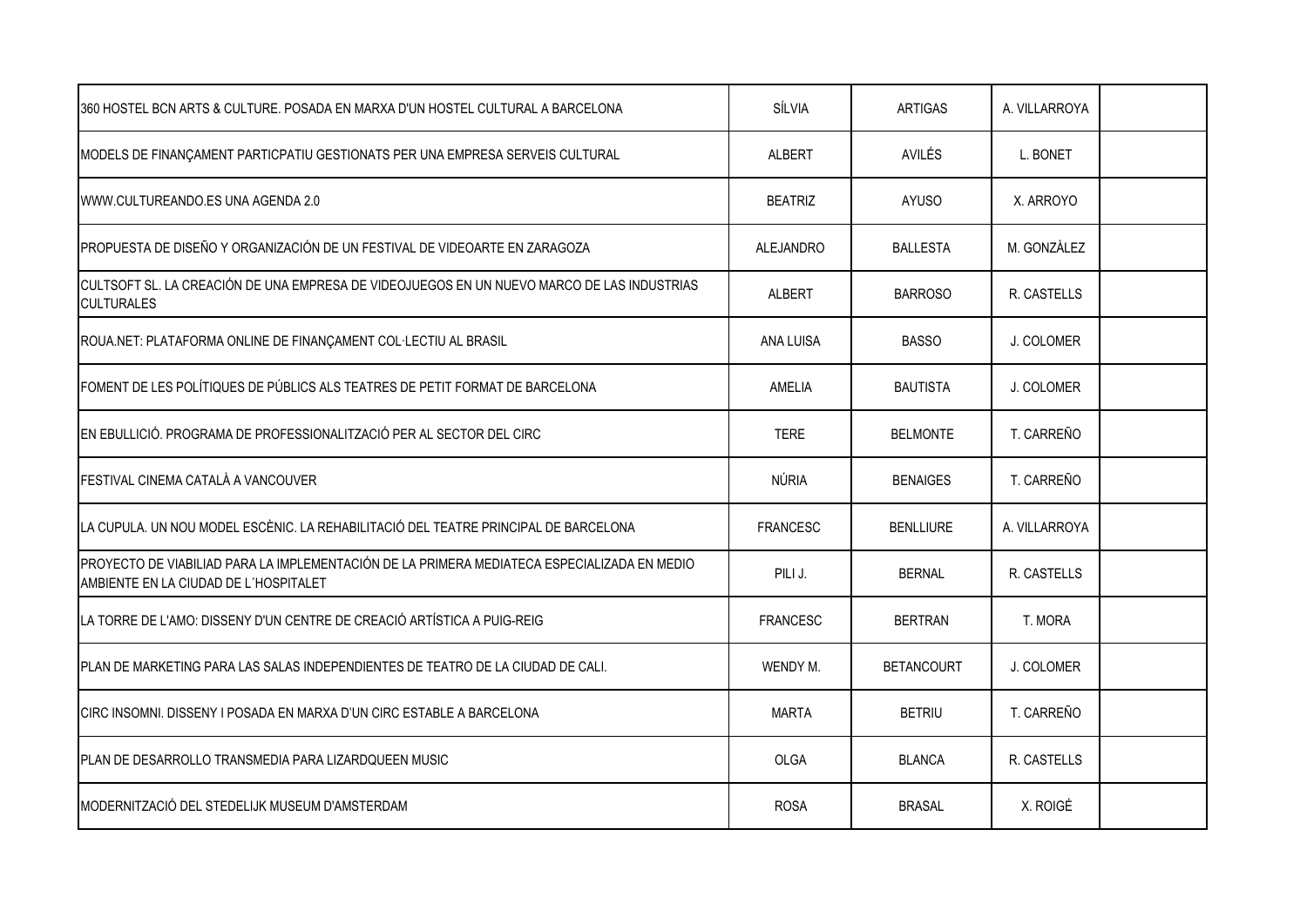| ALMADA NEGREIROS (1893-1970) 1+1=1                                                                        | ANA A.           | <b>BRAVO</b>     | T. CARREÑO     |  |
|-----------------------------------------------------------------------------------------------------------|------------------|------------------|----------------|--|
| MODAFAST: ESPAI DE CO-WORKING                                                                             | <b>EULÀLIA</b>   | <b>BRIZ</b>      | M. GONZÀLEZ    |  |
| FESTIVAL DE MICROTEATRE A L'ALBERG MARE DE DÉU DE MONTSERRAT                                              | <b>AINA</b>      | <b>BUJOSA</b>    | T. CARREÑO     |  |
| UNIVERS BOLAÑO, EXPOSICIÓ I ACTIVITATS ENTORN A ROBERTO BOLAÑO                                            | M. ANTONIA       | CAHUÉ            | A. VILLARROYA  |  |
| PLA DE CULTURA DE MOLLERUSSA 2012                                                                         | LAIA             | <b>CAMARASSA</b> | L. BONET       |  |
| ART'N'BUZZ                                                                                                | <b>ANNA</b>      | <b>CAMPOY</b>    | T. CARREÑO     |  |
| CONCERTS D'ARTISTES NOVELLS DE BARCELONA AMB COL·LABORACIÓ DEL PÚBLIC EN LA SEVA PRODUCCIÓ                | XAVI             | <b>CARRASCO</b>  | T. CARREÑO     |  |
| PROPOSTA DE GESTIÓ I DINAMITZACIÓ DE LA CASA DE CULTURA DE SANT CUGAT DEL VALLÈS                          | <b>BERTA</b>     | CARULLA          | A. DE GREGORIO |  |
| "GRANOLLERS MUSICAL SL" UN NOU MODEL DE GESTIÓ PELS EQUIPAMENTS MUSICALS DE LA CIUTAT                     | LAIA             | CASANOVA         | J. COLOMER     |  |
| DISSENY I PROPOSTA D'ORGANITZACIÓ D'UN FESTIVAL DE MÚSICA AL DISTRICTE DE GRÀCIA, BARCELONA               | <b>NEUS</b>      | CASSO            | E. HORMIGA     |  |
| MACA: MUSEUARTCULTURAAPRENENTATGE. REFUNDACIÓ DEL PROGRAMA EDUCATIU PER A UN MUSEU<br>PEDAGÒGIC A ALACANT | <b>MIREIA</b>    | <b>CERDÀ</b>     | J. COLOMER     |  |
| DISEÑO Y PROPUESTA DE ORGANIZACIÓN DE UN ENCUENTRO DE ARTES GRÁFICAS EN LA CIUDAD DE<br><b>GUAYAQUIL</b>  | <b>CHRISTIAN</b> | CHÁVEZ           | M. GONZÀLEZ    |  |
| PROPOSTA DE MILLORA DEL CITY TO CITY BARCELONA FAD AWARD                                                  | <b>MIREIA</b>    | <b>CHICA</b>     | A. DE GREGORIO |  |
| PLAN DE VIABILIDAD DE LA ASOCIACIÓN RAI (RECURSOS D'ANIMACIÓ INTERCULTURAL)                               | <b>ELSA</b>      | <b>CLOAREC</b>   | R. CASTELLS    |  |
| LA CREACIÓ DE LA XARXA DE FESTIVALS DE MÚSICA DE LA MEDITERRÀNIA                                          | ANNA             | <b>COROMINA</b>  | A. LEONETTI    |  |
| PROPOSTA DE GESTIÓ DE LA SALA L'ALIANÇA<br><b>DE CUBELLES</b>                                             | ANNA A.          | <b>CREUS</b>     | A. DE GREGORIO |  |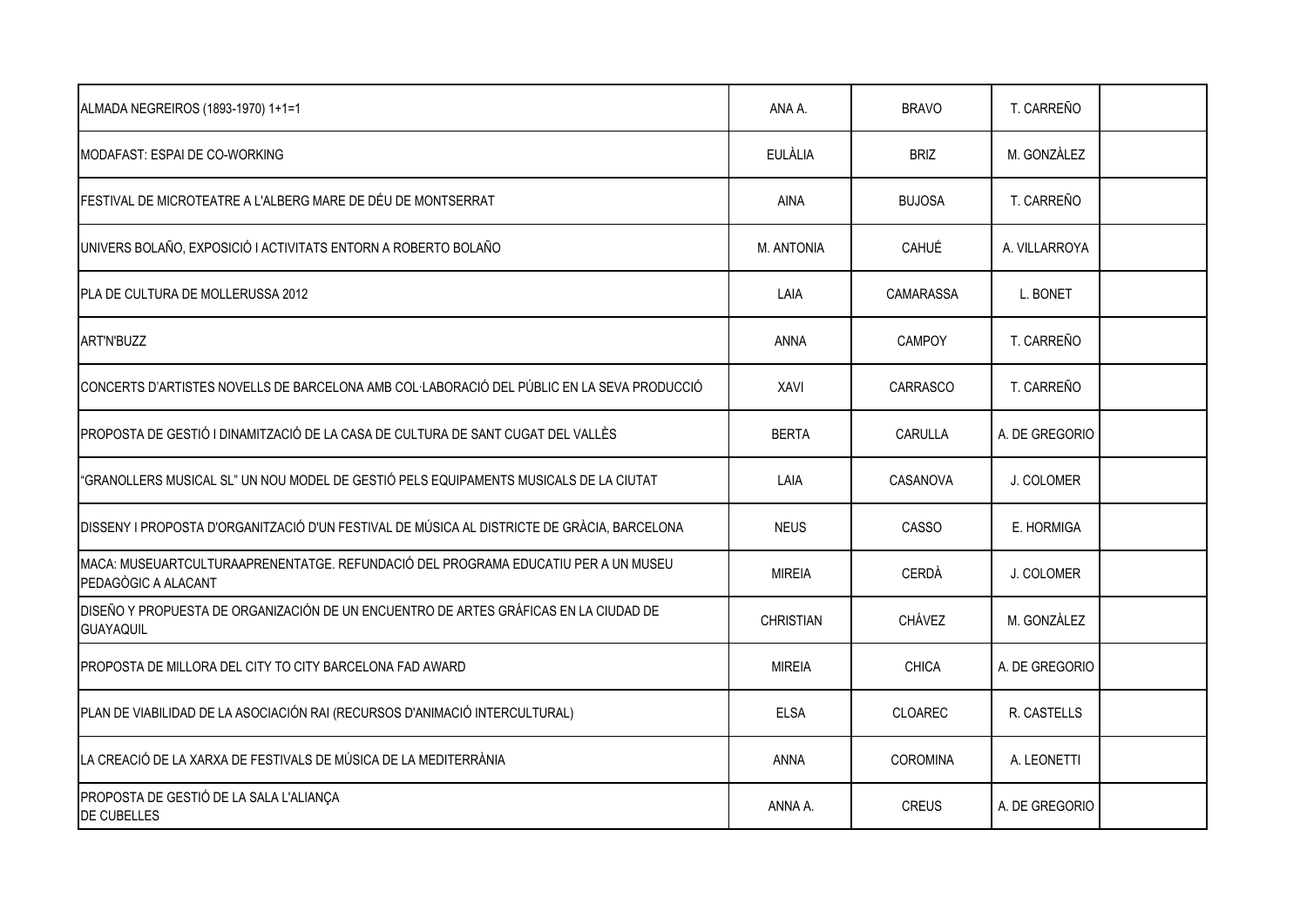| RADIOTECA BLU!                                                                                                                 | <b>MIREIA</b>     | <b>CUCALA</b>    | C. LLUECA       |  |
|--------------------------------------------------------------------------------------------------------------------------------|-------------------|------------------|-----------------|--|
| ESTRATEGIAS DE INTERNACIONALIZACIÓN DE UNA EMPRESA ITALIANA PRODUCTORA DE MÚSICA<br><b>CONTEMPORÁNEA</b>                       | ESTER L.          | <b>D'ELIA</b>    | T. MORA         |  |
| ESPAI DINAMITZADOR DE LES ARTS VISUALS A BLANES                                                                                | <b>ELOI</b>       | DALMAU           | A. DE GREGORIO  |  |
| TR3SC. CLUB DE CONSUMO CULTURAL MADRID                                                                                         | <b>PATRICIA</b>   | DE GOLFERICHS    | M. CURANTA      |  |
| PIPOCA: UNA EMPRESA DE GESTIÓN CULTURAL BASADA EN EL COWORKING                                                                 | <b>AFONSO</b>     | DE PINHO         | X. BELLES       |  |
| DÍA EUROPEO DE LA MÚSICA ESTRELLA GALICIA                                                                                      | <b>MARTA</b>      | DEL RÍO          | A. DE GREGORIO  |  |
| FABRICA CREACIÓ CORNELLÀ                                                                                                       | <b>NOEMÍ</b>      | <b>DENGRÀ</b>    | A. DE GREGORIO  |  |
| SEEDFUNDING. PLATAFORMA ONLINE DE FINANCIACIÓN COLECTIVA DE PROYECTOS E INICIATIVAS CULTURALES<br><b>Y CREATIVAS</b>           | ADRIÁN            | DÍAZ             | R. CASTELLS     |  |
| UN PROJECTE DE DESENVOLUPAMENT PEL BERLIN MUSIC ENSAMBLE                                                                       | <b>BENIGNO</b>    | <b>DÍAZ</b>      | J. M. ALTARRIBA |  |
| CÍRCULO CULTURAL PLURIDISCIPLINAR                                                                                              | <b>GABRIELLA</b>  | <b>DILORENZO</b> | T. CARREÑO      |  |
| "KULINARTS": FESTIVAL DE CULTURA ESPAÑOLA CONTEMPORÁNEA Y GASTRONOMÍA EN BERLÍN                                                | <b>CRISTINA</b>   | <b>DOMÍNGUEZ</b> | A. DE GREGORIO  |  |
| EUROPE CREATES. EUROPEAN NETWORK OF CENTRES FOR ARTISTIC PRODUCTION. CONSTITUCIÓN DE UNA RED<br>EUROPEA DE CENTROS DE CREACIÓN | <b>MARTA</b>      | <b>DOMÍNGUEZ</b> | M. PAREJA       |  |
| IBERGENCIA, ENCUENTRO IBÉRICO DE MÚSICAS ENDÓGENAS                                                                             | <b>JOAO</b>       | <b>DUARTE</b>    | A. DE GREGORIO  |  |
| FESTIVAL DE GUERRA DE BANDES ROCK A VILANOVA                                                                                   | <b>VICTORIANO</b> | <b>DURÁN</b>     | L. BONET        |  |
| TURISME DEL PENYAGOLOSA                                                                                                        | JOSE M.           | <b>EDO</b>       | J. TRESSERRAS   |  |
| LA REESTRUCTURACIÓ DE "EL CANAL"                                                                                               | <b>ELISENDA</b>   | FÀBREGA          | J. COLOMER      |  |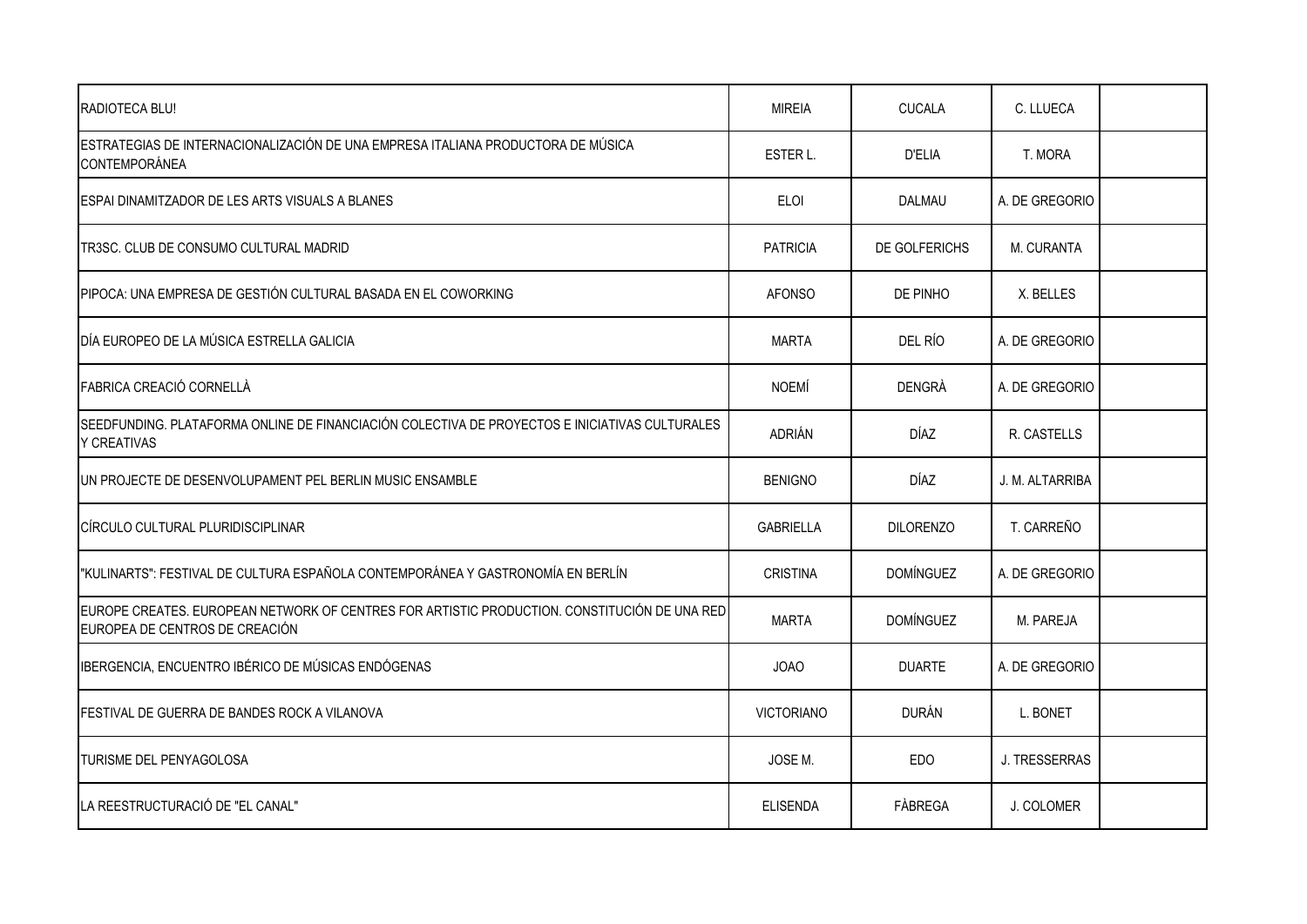| FESTIVAL MÚSIQUES DEL MÓN A LLEIDA                                                                                                                              | <b>IRIS</b>       | <b>FARRÉ</b>     | L. BONET       |  |
|-----------------------------------------------------------------------------------------------------------------------------------------------------------------|-------------------|------------------|----------------|--|
| EXTREMART. IMPLANTACIÓ EMPRESA CULTURAL A EXTREMADURA                                                                                                           | MÍRIAM            | <b>FARRÉ ROS</b> | R. CASTELLS    |  |
| PLA D'EQUIPAMENTS CULTURALS DE SANT PERE DE RIBES                                                                                                               | <b>MARINA</b>     | <b>FELIU</b>     | S. MARTÍNEZ    |  |
| RECUPERACIÓN DE LOS CINES MARTAEN AVILÉS (ASTURIAS)                                                                                                             | GONZALO           | FERNÁNDEZ        | R. CASTELLS    |  |
| <b>FESTIVAL IMAGINARIA</b>                                                                                                                                      | <b>LUCAS</b>      | FERNÁNDEZ        | L. BONET       |  |
| AMICS DEL CINEMA: UN CENTRE DE CINEMA A TERRASSA                                                                                                                | <b>LAURA</b>      | FERNÁNDEZ        | A. DE GREGORIO |  |
| PLA DE DIFUSIÓ DEL PATRIMONI MODERN I CONTEMPORANI DE TARRAGONA MITJANÇANT ACTIVITATS DIRIGIDES<br>AL PÚBLIC FAMILIAR AL MAMT (MUSEU D'ART MODERN DE TARRAGONA) | ANNA              | <b>FERRÉ</b>     | J. SANCHO      |  |
| I JORNADAS CULTURALES: DANZA CLÁSICA                                                                                                                            | NELLY             | <b>FERREIRA</b>  | M. RIBAS       |  |
| CIRCUMSTÀNCIA. FESTIVAL I CONGRÉS INTERNACIONAL DE CIRC DE BARCELONA                                                                                            | ALEXANDRA         | <b>FIOL</b>      | T. CARREÑO     |  |
| REFORMULACIÓ DEL PROJECTE DE PORTAL COOPERACULTURA                                                                                                              | <b>NURIA</b>      | <b>FOJ</b>       | C. DASTIS      |  |
| PLATAFORMA DE COMUNICACIÓN Y SERVICIOS PARA JÓVENES ARTISTAS                                                                                                    | <b>MARINA</b>     | <b>FORMOSO</b>   | R. CASTELLS    |  |
| FADFEST2013. 3A EDICIÓ DEL FESTIVAL DEL FAD                                                                                                                     | <b>NEUS</b>       | <b>FORTES</b>    | M. GONZÀLEZ    |  |
| DANZA-PANTALLAS                                                                                                                                                 | CAROLINA          | <b>FOURNIER</b>  | R. CASTELLS    |  |
| PROPOSTA DE DISSENY, PLANIFICACIÓ, PROMOCIÓ Y COMERCIALITZACIÓ DE LA RUTA SANDINO                                                                               | <b>VICTOR</b>     | <b>FRAILE</b>    | J. TRESSERRAS  |  |
| EL XUMET. CREACIÓ EMPRESA MANAGEMENT TEATRAL                                                                                                                    | <b>MARIA</b>      | <b>FUSTER</b>    | R. CASTELLS    |  |
| FORMACIÓN DE LA PLATAFORMA DE ARTISTAS DE CALLE DE SANTIAGO DE CHILE                                                                                            | <b>BERNARDITA</b> | G. HUIDOBRO      | J. COLOMER     |  |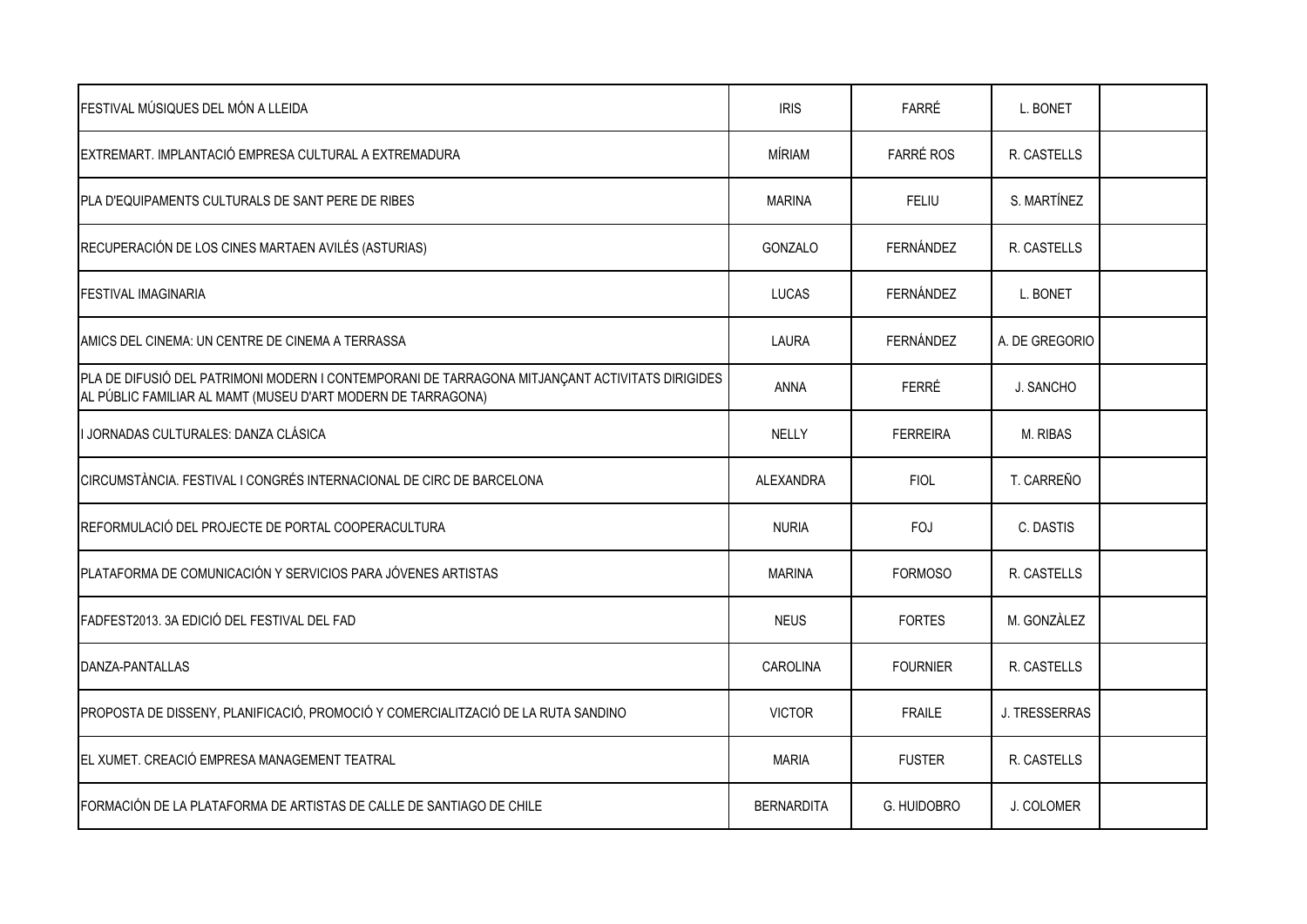| SERIAL SITGES: UNA PROPOSTA PER INTRODUIR LA PROGRAMACIÓ DE SÈRIES DINTRE EL FESTIVAL<br>INTERNACIONAL DE CINEMA FANTÀSTIC DE CATALUNYA              | <b>MARINA</b>    | GALBÉ            | T. CARREÑO  |             |
|------------------------------------------------------------------------------------------------------------------------------------------------------|------------------|------------------|-------------|-------------|
| BANJO PRODUCCIONS: POSADA EN MARXA DEL PLA ESTRATÈGIC D'EMPRESA                                                                                      | <b>MARIONA</b>   | <b>GALTER</b>    | M. GONZÀLEZ |             |
| EL CAMPO DEL RESCATE: ESPACIO DE DINAMIZACIÓN CULTURAL Y PROGRAMA DE RESIDENCIAS PARA<br>PROYECTOS ARTÍSTICOS DE DESARROLLO COMUNITARIO EN CAJAMARCA | ANDRÉS           | GÁLVEZ           | T. CARREÑO  |             |
| TEATRE FAMILIAR AL CCCB                                                                                                                              | NÚRIA            | GARCÍA           | N. CODINA   |             |
| PROPUESTA DE GESTIÓN DE UN FESTIVAL POÉTICO EN BARCELONA                                                                                             | <b>GUILLERMO</b> | GARCÍA           | R. CASTELLS |             |
| CANDITADURA COM A CIUTAT CREATIVA, ARTS I ARTESANIA POPULAR UNESCO DE ELDA                                                                           | <b>DANIEL</b>    | GARCÍA           | M. PAREJA   |             |
| TOT EL QUE CAL PER PORTAR BRUCE SPRINGSTEEN A SANT CUGAT. LA MÚSICA COM A FACTOR DE<br><b>DESENVOLUPAMENT LOCAL</b>                                  | ANDRÉS           | <b>GARRIDO</b>   | J. COLOMER  |             |
| LA MUSEÏTZACIÓ DEL JACIMENT D'ABASSEYA. UN MODEL DE GESTIÓ PER LA ZONA ARQUEOLÒGICA DE JEBEL<br><b>BARKAL</b>                                        | JORDI M.         | <b>GIBERT</b>    | L. BONET    | M. ALCOVER  |
| <b>GASTROMÉINIA</b>                                                                                                                                  | POL              | GIL              | M. PAREJA   |             |
| MÉS QUE PINZELLADES. PROJECTE DE MICROFINANÇAMENT ALL OR NOTHING PER A L'ATENEU BARCELONÈS                                                           | <b>MIREIA</b>    | <b>GISBERT</b>   | C. LLUECA   |             |
| ESPAI CARMEN AMAYA. CENTRO DE INTERPRETACIÓN SOBRE CARMEN AMAYA EN BEGUR.                                                                            | JOSE A.          | GONZÁLEZ         | C. LLUECA   | R. CASTELLS |
| <b>ESPAI GASTRONOMICOCULTURAL</b>                                                                                                                    | <b>MÒNICA</b>    | <b>GRAU</b>      | T. CARREÑO  |             |
| SEMBRA TEATRE. PROGRAMA EDUCATIU PEL FOMENT DE LA DEMANDA D'ARTS ESCÈNIQUES A BARCELONA                                                              | <b>MARINA</b>    | <b>GRIFELL</b>   | J. COLOMER  |             |
| IDEACIÓ I POSADA EN MARXA D'UN FESTIVAL DE CINEMA A LA COMARCA DEL PENEDÈS                                                                           | <b>ANNA</b>      | <b>GUAL</b>      | R. CASTELLS |             |
| PROJECTE 360°: PLA D'EMPRESA D'UNA ENTITAT DE GESTIÓ ESPECIALITZADA EN LES ARTS ESCÈNIQUES.                                                          | <b>CLARA</b>     | <b>GUARRO</b>    | N. SERRAT   |             |
| EL PRAT, UN ESPAI PER A LA CIBERCULTURA                                                                                                              | <b>CRISTINA</b>  | <b>GUTIÉRREZ</b> | J. COLOMER  |             |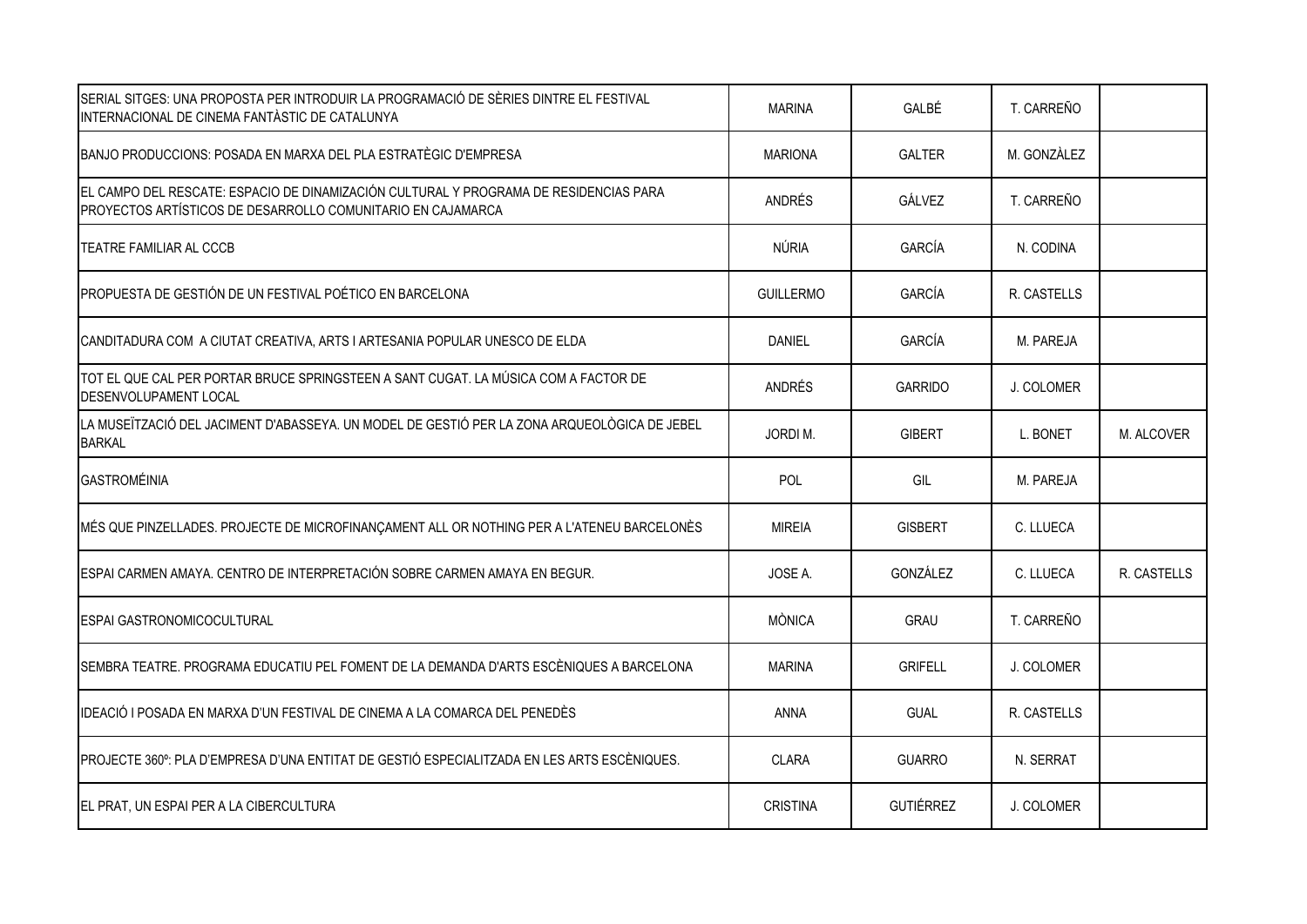| A MARÉ. FESTIVAL (INTER)NACIONAL DE CULTURA E CIDADANIA                                                                                  | LUCIA            | <b>HERRERO</b>  | M. GONZÀLEZ    |  |
|------------------------------------------------------------------------------------------------------------------------------------------|------------------|-----------------|----------------|--|
| ART SPACE EN SANTIAGO DE CHILE                                                                                                           | CAROLINA         | <b>HOEHMANN</b> | E. HORMIGA     |  |
| SLAM CLUB! UNA ASOCIACIÓN DE POETRY SLAM PARA EL RAVAL                                                                                   | <b>PATRICIA</b>  | <b>HOMEDES</b>  | M. GONZÀLEZ    |  |
| EL FESTUC, FESTIVAL D'ARTS ESCÈNIQUES EN FAMÍLIA                                                                                         | LÍDIA            | <b>HORTAL</b>   | C. LLUECA      |  |
| REFORMULACIÓN DEL MODELO DE GESTIÓN DEL CENTRO XINALOA DE LAS ARTES                                                                      | <b>WILFRIDO</b>  | <b>IBARRA</b>   | L. BONET       |  |
| FORTUNY O EL COL·LECCIONISTA D'IMPRESSIONS. DISSENY DE PRODUCCIÓ D'UN LLARGMETRATGE<br>DOCUMENTAL SOBRE EL PINTOR MARIÀ FORTUNY I MARSAL | <b>ANNA</b>      | <b>IBARZ</b>    | T. CARREÑO     |  |
| <b>IDONOSTIABERDEA</b>                                                                                                                   | <b>GORKA</b>     | <b>IRIBAR</b>   | A. DE GREGORIO |  |
| <b>PRIVATE UNIVERSES</b>                                                                                                                 | <b>JON</b>       | <b>IRIGOYEN</b> | M. PERAN       |  |
| LA LITERATURA FANTÁSTICA EN COMUNIDAD: UNA NUEVA GESTIÓN PARA CYBERDARK.NET                                                              | <b>ANA</b>       | <b>JABONERO</b> | A. VILLARROYA  |  |
| PLAN DE GESTIÓN DE LA CASA (QUITO)                                                                                                       | <b>ESTEFANÍA</b> | <b>JÁCOME</b>   | R. CASTELLS    |  |
| KOILON COMUNICACIÓ, PROPUESTA DE AGENCIA DE COMUNICACIÓN CULTURAL ESPECIALIZADA EN ARTES<br><b>ESCÉNICAS</b>                             | YOLANDA          | JIMÉNEZ         | A. DE GREGORIO |  |
| PROPUESTA DE VIABILIDAD PARA EL CRECIMIENTO DE UN CENTRO COREOGRÁFICO INTEPENDIENTE                                                      | <b>ADRIEN</b>    | <b>JOUBERT</b>  | E. HORMIGA     |  |
| CASA DE LA MÚSICA DE BANYOLES                                                                                                            | <b>DAVID</b>     | JUAN            | E. HORMIGA     |  |
| PLA D'EMPRESA: EDITORIAL LEO                                                                                                             | <b>SAIDA</b>     | LANAU           | X. TRIADÓ      |  |
| <b>URBART</b>                                                                                                                            | <b>LOURDES</b>   | LARA            | T. CARREÑO     |  |
| ARTISTS STACK. FERIA DE ARTE INDEPENDIENTE                                                                                               | LUCREZIA         | <b>LENARDA</b>  | J. COLOMER     |  |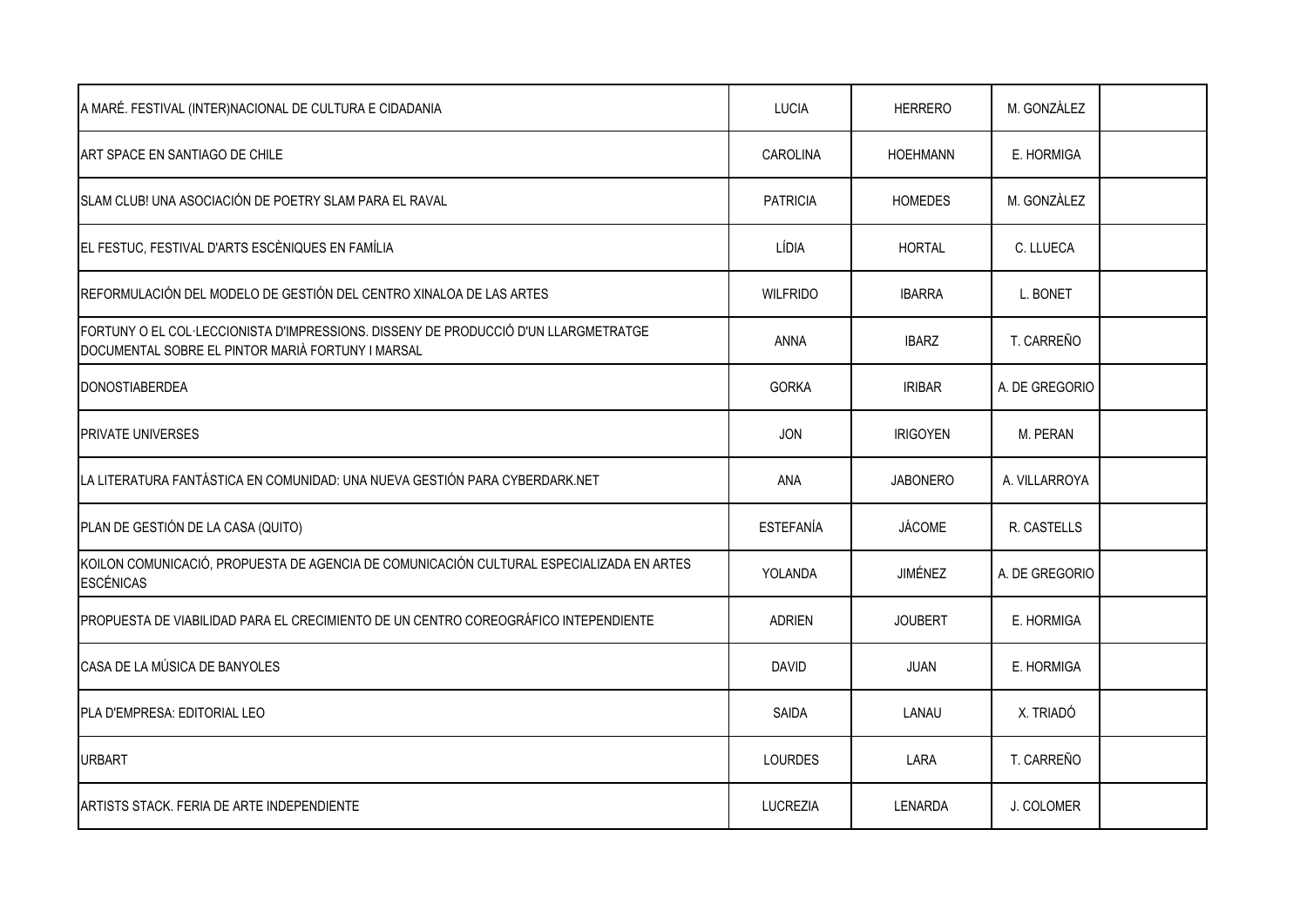| AVALUACIÓ I MILLORA DE LA GESTIÓ DE L'ASSOCIACIÓ L'HANGAR AL BARRI DELS MAGRANERS DE LLEIDA                                         | <b>MARTA</b>      | <b>LLATCHA</b>     | A. DE GREGORIO  |            |
|-------------------------------------------------------------------------------------------------------------------------------------|-------------------|--------------------|-----------------|------------|
| ZINEFRESKA, MUESTRA DE PROYECTOS AUDIOVISUALES AL AIRE LIBRE EN ALGORTA (GETXO)                                                     | <b>IRENE</b>      | <b>LLONA</b>       | J. COLOMER      |            |
| PLA D'ACCIÓ DE LES RELACIONS ENTRE LA PAERIA I LES ENTITATS DE CERVERA                                                              | <b>ANNA</b>       | <b>LLORT</b>       | A. DE GREGORIO  |            |
| FÁBRICAS DE LA CREACIÓN EN BARCELONA: UNA PROPUESTA DE GESTIÓN PARA "FABRA I COATS"                                                 | ABIGAIL           | LÓPEZ              | R. CASTELLS     |            |
| OLEO FILMS, EMPRESA D'ASSESSORAMENT CINEMATOGRÀFIC                                                                                  | <b>JESÚS</b>      | LÓPEZ              | R. CASTELLS     |            |
| CIRCUITO ARTE COYHAIQUE                                                                                                             | <b>MICHÈLE</b>    | <b>MALLET</b>      | J. COLOMER      |            |
| EMPRESA SERVICIOS CULTURALES PARA ESTABLECIMENTOS RURALES                                                                           | <b>MARGHERITA</b> | <b>MARIANELLI</b>  | R. CASTELLS     |            |
| CENTRE DE FORMACIÓ CINEMATOGRÀFICA DE LA FILMOTECA                                                                                  | <b>ELENA</b>      | MARTÍN             | J. COLOMER      |            |
| FOTOPERIODISTA. DE L'OBJECTIU A LA IMATGE                                                                                           | <b>CRISTINA</b>   | MARTÍN             | N. SERRAT       |            |
| AVANTPROJECTE D'USOS I VIABILITAT PER A L'ESPAI ESCÈNIC DEL CENTRE CULTURAL CAN RIUS A CALDES DE<br><b>MONTBUI</b>                  | <b>MARIA</b>      | <b>MARTÍNEZ</b>    | J. COLOMER      |            |
| FESTIVAL DE JAZZ EN EL COMPLEJO CULTURAL UNIVERSITARIO DE PUEBLA                                                                    | CAROLINA          | <b>MARTÍNEZ</b>    | A. DE GREGORIO  |            |
| CICU - CENTRO DE INVESTIGACIÓN Y DOCUMENTACIÓN CULTURAL. DESARROLLO DEL ÁREA DE SERVICIOS<br><b>CULTURALES</b>                      | CECILIA E.        | <b>MARTÍNEZ</b>    | A. DE GREGORIO  |            |
| CREACIÓ D'UNA CASA CULTURAL NÒRDICA A PARTIR D'UNA ASSOCIACIÓ CULTURAL. CAS CLUB ESCANDINAVO DE<br><b>BARCELONA</b>                 | <b>OMAR</b>       | <b>MARTÍNEZ</b>    | J. M. ALTARRIBA | T. CARREÑO |
| TÉCNICAS Y ESTRATEGIAS DE FUNDRAISING PARA LA REALIZACIÓN DEL FESTIVAL: LIVESOUNDTRACKS, LIVE<br>MUSIC FOR FILMS, ARTS AND RÊVERIES | <b>ANNA</b>       | <b>MASTROLITTO</b> | T. MORA         |            |
| <b>CAN LLETRES</b>                                                                                                                  | CARLOTA           | MASVIDAL           | R. CASTELLS     |            |
| <b>EDICIONES EL TIEMPO PERDIDO</b>                                                                                                  | <b>ANTONIO</b>    | <b>MEDRANO</b>     | R. CASTELLS     |            |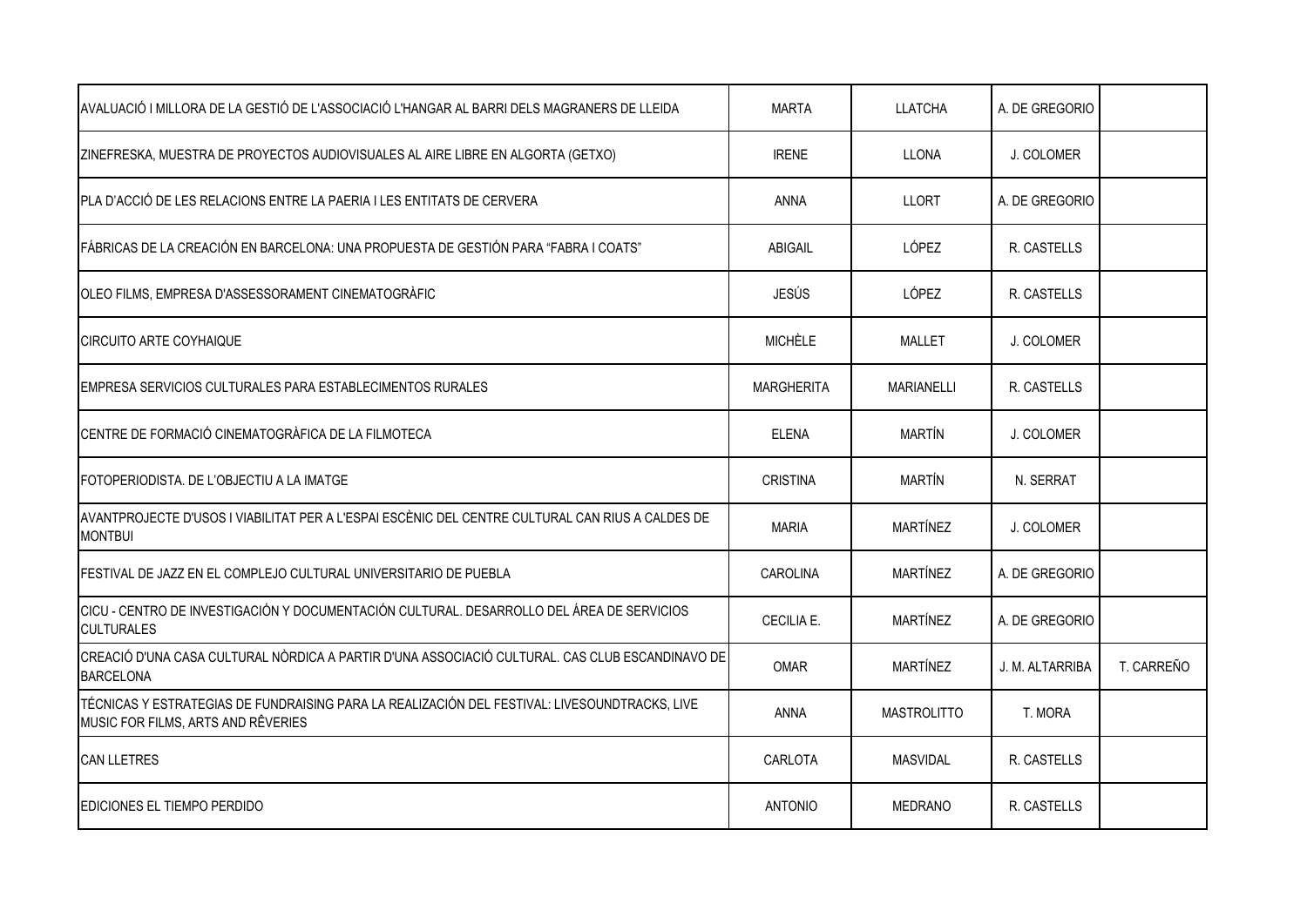| CASA AMÈRICA CATALUNYA. PLA ESTRATÈGIC PER AL POSICIONAMENT DE L'ENTITAT                                                                  | <b>AIDA</b>       | <b>MESTRES</b>      | M. GONZÀLEZ     |  |
|-------------------------------------------------------------------------------------------------------------------------------------------|-------------------|---------------------|-----------------|--|
| COETUS TRASHUMANTE: DISEÑO DE UNA PRODUCCIÓN PARA ENTRE TIERRAS                                                                           | M. JIMENA         | <b>MIGUELTORENA</b> | T. CARREÑO      |  |
| LUPAFEST, FESTIVAL DE TEATRO, FOTOGRAFÍA Y DOCUMENTAL                                                                                     | LAURA             | <b>MILAZZO</b>      | J. COLOMER      |  |
| TREBALL COMUNITARI PER LA DINAMITZACIÓ SOCIOCULTURAL DE LA URBANITZACIÓ DE PINEDA DE BAGES                                                | <b>JORDI</b>      | <b>MIRA</b>         | F. CORTÉS       |  |
| COOVISUAL S.L. CONSULTORIA ESPECIALITZADA EN LA RELACIÓ ENTRE ELS AGENTS DE LES ARTS VISUALS<br>CONTEMPORÀNIES I LES EMPRESES             | <b>MARIONA</b>    | <b>MONCUNILL</b>    | J. COLOMER      |  |
| ARBET. UNA PROGRAMACIÓ PER A PÚBLICS FAMILIARS EN EL MARC DEL POPARB                                                                      | <b>MIREIA</b>     | <b>MORA</b>         | R. CASTELLS     |  |
| PRAT, CIUTAT CREATIVA: CAP A UN PROJECTE D'ARTS VISUALS DE CIUTAT / PROPOSTA DE PROGRAMACIÓ<br>D'EXPOSICIONS DE LA SALA D'ART JOSEP BAGES | <b>MONTSERRAT</b> | <b>MORILLAS</b>     | J. COLOMER      |  |
| ESTRATEGIAS PARA LA PUESTA EN MARCHA DEL CENTRE DE LES ARTS ESCÈNIQUES DE CATALUNYA                                                       | KONSTANZE         | MÜLLER              | R. CASTELLS     |  |
| CIUTAT CULTURA TRANSVERSAL: VIC COM A MODEL<br>DE GESTIÓ CULTURAL                                                                         | <b>MIREIA</b>     | <b>MUNTMANY</b>     | C. DASTIS       |  |
| L'ESPAI DE LES LLETRES                                                                                                                    | <b>TERESA</b>     | MUÑOZ               | C. DASTIS       |  |
| PLAN DE VIABILIDAD DE UNA EXPOSICIÓN ITINERANTE INTERNACIONAL                                                                             | E. KATIA          | MUÑOZ               | R. CASTELLS     |  |
| TURISME CULTURAL SOSTENIBLE. LA GESTIÓ DE LA XARXA D'ALLOTJAMENTS SOSTENIBLES AL CAMÍ DE CAVALLS<br><b>DE MENORCA</b>                     | ALBA              | <b>MUÑOZ</b>        | J. TRESSERRAS   |  |
| IDISTRITOFESTIVAL.COM: PLATAFORMA ON-LINE DE SERVEIS INTEGRALS SOBRE FESTIVALS                                                            | <b>EDUARD</b>     | MUÑOZ               | J. M. ALTARRIBA |  |
| SO ON COMUNICACIÓ                                                                                                                         | <b>CLAUDIA</b>    | <b>MURALL</b>       | T. CARREÑO      |  |
| FESTIVAL DANZA CONTEMPORANEA EN BRASILIA                                                                                                  | <b>MELISSA</b>    | <b>MUSTEFAGA</b>    | T. CARREÑO      |  |
| LA DESCOBERTA CULTURAL. UNA APROXIMACIÓ CULTURAL A LES PERSONES AMB TRANSTORNS MENTALS                                                    | <b>MARINA</b>     | <b>NADAL</b>        | F. CORTÉS       |  |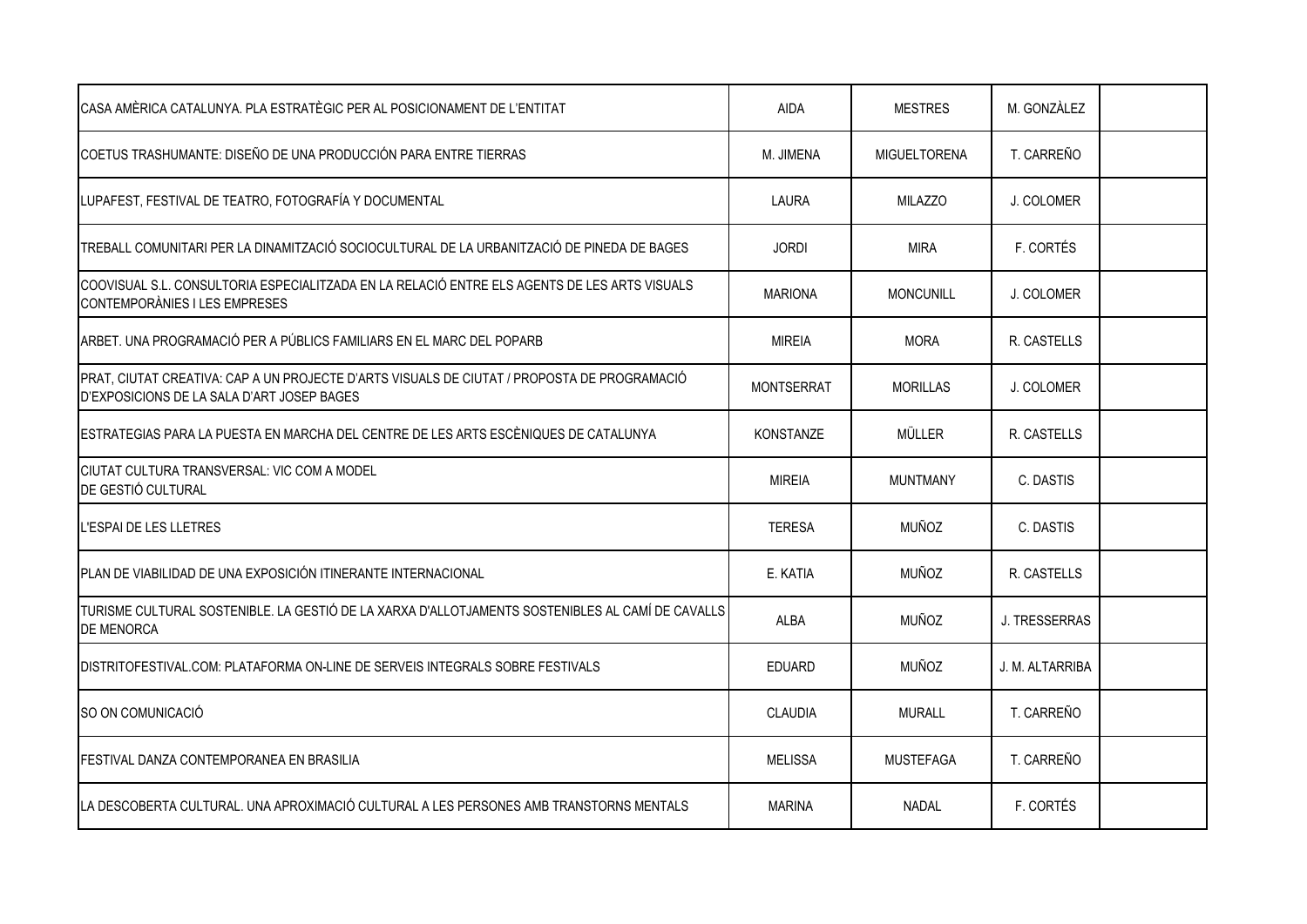| WEBCASTELLER, EL PUNT DE TROBADA DEL MÓN DELS CASTELLS                                                                                                                       | JOSEP O.        | NICOLAU          | L. BONET       |  |
|------------------------------------------------------------------------------------------------------------------------------------------------------------------------------|-----------------|------------------|----------------|--|
| MOSTRA D'ART DE DONES DE CATALUNYA. FEM ART                                                                                                                                  | <b>MIRIAM</b>   | <b>OJEDA</b>     | X. HERNÀNDEZ   |  |
| CENTRE CULTURAL EUSKAL ETXEA: ANÀLISI I DISSENY D'UN PROJECTE NOU                                                                                                            | ALBERT C.       | <b>ORDI</b>      | X. TORRENS     |  |
| PROJECTE TRIENNAL. ASSOCIACIÓ PER AL CREIXEMENT PER MITJÀ DE L'ART DELS NENS (ACAN)                                                                                          | <b>IRENE</b>    | ORIACH           | J. SANCHO      |  |
| PLAN DE CONMEMORACIÓN DEL 50 ANIVERSARIO DE LA CÁTEDRA DE CINE                                                                                                               | <b>HENAR</b>    | <b>ORTEGA</b>    | T. CARREÑO     |  |
| BEJA-VU. JORNADES SOBRE LA CULTURA DE CLUB DE BERLÍN                                                                                                                         | <b>MARTA</b>    | <b>OTERO</b>     | T. MORA        |  |
| DISSENY, PRODUCCIÓ I GIRA DE L'ESPECTACLE INTERDISCIPLINAR "LA DANZA DE LOS DOS PIANOS"                                                                                      | <b>MIREIA</b>   | PACAREU          | T. CARREÑO     |  |
| LIVE BARCELONA. VISITES GUIADES TEATRALITZADES PER ALS BARRIS DE BARCELONA                                                                                                   | <b>CHIARA</b>   | PALLADINO        | R. CASTELLS    |  |
| ICAN RICART. EL CASAL DE JOVES DE POBLENOU                                                                                                                                   | PAU             | PARELLADA        | T. CARREÑO     |  |
| PLAN ESTRATÉGICO DE LA NAU IVANOW                                                                                                                                            | <b>INÉS</b>     | PEÑA             | A. DE GREGORIO |  |
| PROPUESTA DE GESTIÓN PARA CENTROS CULTURALES LOCALES EN CHILE                                                                                                                | <b>CAROLINA</b> | <b>PEREIRA</b>   | J. COLOMER     |  |
| FUNDACIÓN APOYO ARTISTAS ECUATORIANOS CON SEDE EN MADRID                                                                                                                     | M. CARMEN       | PÉREZ            | M. CASANELLAS  |  |
| RÉCIT: PROPOSITION DE CRÉATION D'UN FESTIVAL DES ARTS DU RÉCIT                                                                                                               | <b>ALICE</b>    | <b>PERNES</b>    | T. CARREÑO     |  |
| MICRO-CAPSULAS DON BOSCO CARACAS-TENERIFE: UN PROYECTO DE DESARROLLO CULTURAL COMUNITARIO<br>PARA LA FORMACIÓN DE MENORES EN RIESGO DE EXCLUSIÓN SOCIAL EN PRODUCCIÓN RADIAL | <b>IRAIS</b>    | <b>PLATA</b>     | F. CORTÉS      |  |
| <b>I</b> DENATURACULTURA                                                                                                                                                     | <b>JOSEP</b>    | <b>POLINARIO</b> | L. BONET       |  |
| <b>CANODROM</b>                                                                                                                                                              | LAURA           | POLO             | L. BONET       |  |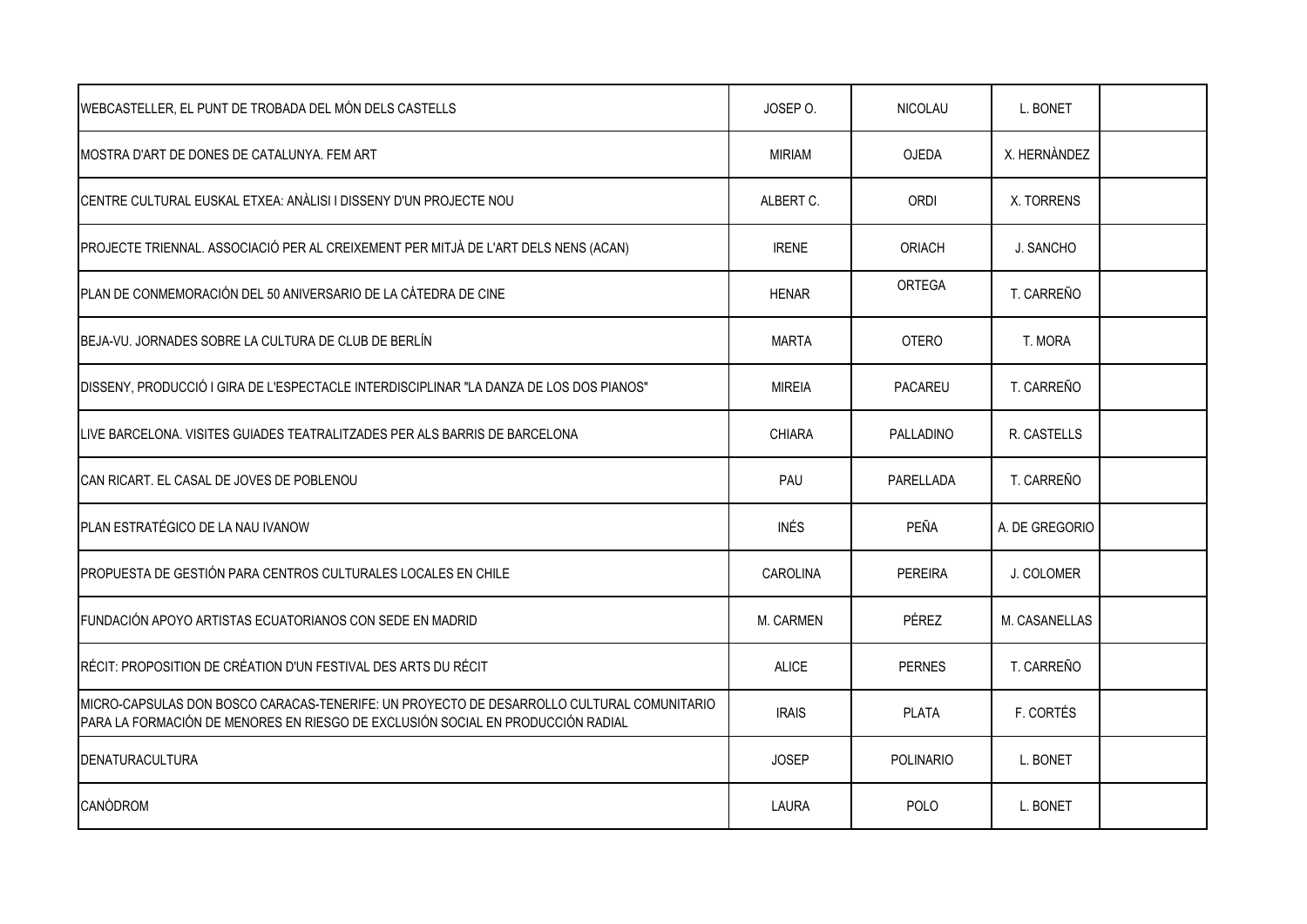| ASSOCIACIÓ CULTURAL ACORD IX. CAP A L'ORGANITZACIÓ D'UN FESTIVAL DE MÚSICA                                                         | <b>MARC</b>       | <b>PONS</b>      | T. CARREÑO          |  |
|------------------------------------------------------------------------------------------------------------------------------------|-------------------|------------------|---------------------|--|
| PROJECTE DE GESTIÓ EXPERIMENTEM AMB L'ART                                                                                          | LAURA             | <b>PUEBLA</b>    | J. COLOMER          |  |
| CICLE DE CINEMA ALS TERRATS DE BARCELONA                                                                                           | LAURA             | <b>PUEBLA</b>    | A. DE GREGORIO      |  |
| <b>PROPOSTA DE PLA ESTRATÈGIC DE CULTURA</b><br>DE VILANOVA. METODOLOGIA, ANÀLISI, DIAGNOSI I DEFINICIÓ D'ESTRATÈGIES              | <b>GERARD</b>     | <b>RAMON</b>     | J. COLOMER          |  |
| FESTIVAL MUSICAL BENÉFICO PARA LA PROTECCIÓN DE LA BIODIVERSIDAD EN EL TERRITORIO ESPAÑOL                                          | <b>MARTA</b>      | <b>RAMOS</b>     | M. CASANELLAS       |  |
| EMPERADOR RECORDS: DISCOGRÁFICA PARA COLECCIONISTAS                                                                                | <b>GABRIEL</b>    | <b>REBOLLO</b>   | M. GONZÀLEZ         |  |
| CLIOTUR. PLA D'EMPRESA DE TURISME CREATIU                                                                                          | <b>IRENE</b>      | <b>REIG</b>      | R. CASTELLS         |  |
| ENDINSTA'T! PROGRAMA EDUCATIU PEL TEATRE AUDITORI DE SANT CUGAT                                                                    | <b>LAURA</b>      | <b>RESINA</b>    | J. COLOMER          |  |
| DE BERNBACH A BERNBACH. 50 ANYS DE CREATIVITAT PUBLICITÀRIA                                                                        | ANA D.            | <b>REVENTOS</b>  | J. PARDO            |  |
| PROJECTE SOCIAL I COMUNITARI DE LES ARTS. IMET-TARRAGONA                                                                           | <b>NÚRIA</b>      | <b>RIAMBAU</b>   | M. GONZÀLEZ         |  |
| PLA D'EMPRESA DE SETARIP PRODUCCIONS                                                                                               | <b>MONTSERRAT</b> | <b>RIBOT</b>     | J. COLOMER          |  |
| IINCOGNITS. PROPOSTA I DISSENY D'UN NOU FESTIVAL MULTIDISCIPLINARI A BARCELONA.                                                    | <b>ARIADNA</b>    | RIMBAU           | M. GONZÀLEZ         |  |
| APOSTA EN MOVIMENT: VISIBILITAT PER A BALLARINS EMERGENTS                                                                          | <b>CRISTINA</b>   | <b>ROCA</b>      | <b>F. BENLLIURE</b> |  |
| EL MINOTAURE I TESEU - PRODUCCIÓ D'UN ESPECTACLE BASAT EN L'OBRA DE SALVADOR ESPRIU                                                | <b>DÍDAC</b>      | <b>ROCHER</b>    | T. CARREÑO          |  |
| MODERNITZACIÓ DE LA FUNDACIÓ MAURÍ                                                                                                 | <b>VÍCTOR</b>     | <b>RODRÍGUEZ</b> | C. DASTIS           |  |
| CULTURA_APPORT. UN PROJECTE PER FOMENTAR LA PARTICIPACIÓ VOLUNTÀRIA, COMPROMESA I<br>TRANSFORMADORA DE LA CIUTADANIA EN LA CULTURA | <b>IMMACULADA</b> | <b>ROMERO</b>    | A. VILLARROYA       |  |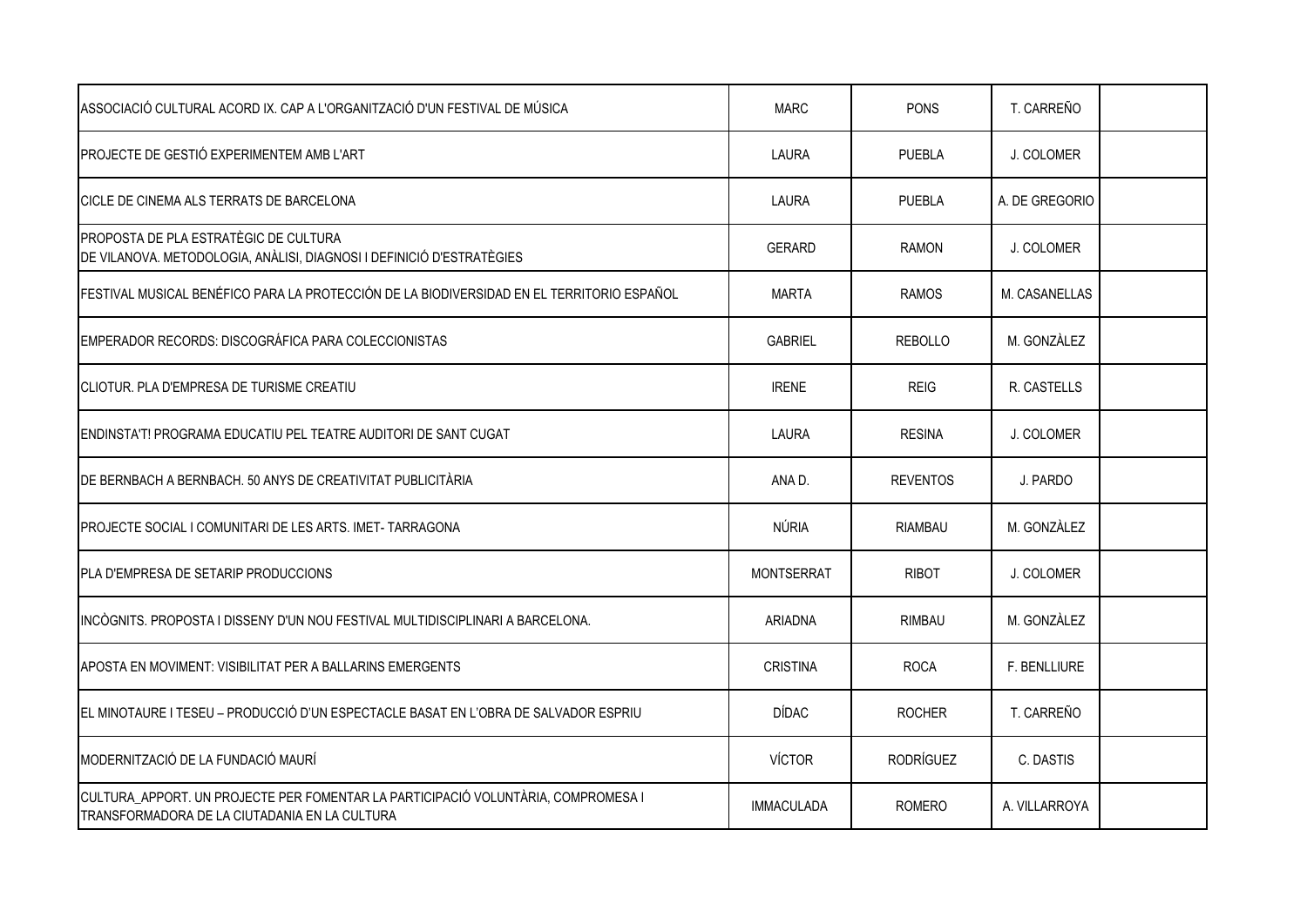| IK-ARTE. ARTE DE ALQUILER                                                                                                | M. TERESA         | <b>ROVIRA</b>    | A. DE GREGORIO |  |
|--------------------------------------------------------------------------------------------------------------------------|-------------------|------------------|----------------|--|
| <b>FESTIVAL DANSA A GIRONA</b>                                                                                           | <b>MARIA</b>      | <b>RUBIO</b>     | J. COLOMER     |  |
| PLA ESTRATÈGIC DE LECTURA DE CERDANYOLA DEL VALLÈS (PELC)                                                                | <b>CRISTINA</b>   | <b>RUEDAS</b>    | C. DASTIS      |  |
| IMUESTRA DE CINE AMBULANTE EN COLOMBIA                                                                                   | <b>LINA MARIA</b> | <b>RUÍZ</b>      | T. CARREÑO     |  |
| CUBS. CULTURA PER CRÉIXER                                                                                                | JÚLIA             | RUÍZ             | T. CARREÑO     |  |
| DISSENY I GESTIÓ DE L'ESPECTACLE NEW ORLEANS                                                                             | <b>ANNA</b>       | SALGADO          | T. CARREÑO     |  |
| ARTONLINE.COM / ARTEENLINEA.COM / ARTENLINIA.COM. UN NOU MODEL DE GESTIÓ DINS DEL MERCAT DE L'ART                        | <b>BELEN</b>      | <b>SALINAS</b>   | T. SALA        |  |
| PRODUCTE EDUCATIU SOBRE LA HISTÒRIA I EVOLUCIÓ DE LA MÚSICA ELECTRÒNICA                                                  | <b>CRISTINA</b>   | <b>SALINAS</b>   | A. VILLARROYA  |  |
| NUEVO PLAN DE FINANCIACIÓN Y COMUNICACIÓN PARA JOYA BARCELONA, FERIA DE JOYERÍA CONTEMPORÁNEA                            | <b>VICTORIA</b>   | <b>SÁNCHEZ</b>   | A. DE GREGORIO |  |
| PROJECTE DE GESTIÓ PER AL TEATRE AKADÈMIA                                                                                | <b>JORDI</b>      | SÁNCHEZ          | P. ZAPATA      |  |
| PRODUCCIÓ I GIRA D'UNA EXPOSICIO ITINERANT                                                                               | <b>NADIA</b>      | <b>SANMARTIN</b> | X. HERNÀNDEZ   |  |
| IFEMART: ESTUDI CONCEPTUAL I PLA D'EMPRESA                                                                               | <b>CRISTINA</b>   | <b>SANS</b>      | M. GONZÀLEZ    |  |
| EL PETIT GREC. NOVES PERSPECTIVES PEL FESTIVAL D'ESTIU DE BARCELONA                                                      | <b>ESTELA</b>     | SANZ             | J. COLOMER     |  |
| ESPAI SARDENYA: DISEÑO Y PUESTA EN MARCHA DEL NUEVO CENTRO CULTURAL DE CERDEÑA EN BARCELONA                              | <b>GABRIELE</b>   | SCANO            | R. CASTELLS    |  |
| ESPACIO GRISÙ: UNA INCUBADORA DE EMPRESAS CREATIVAS                                                                      | <b>GIULIA</b>     | <b>SGARBI</b>    | T. CARREÑO     |  |
| EL TERCER SECTOR CULTURAL CATALÀ EN EL CONTEXT DE CRISI. CAS: DISSENY D'UNA PROPOSTA DE MILLORA<br>PER A DIÀLEGS DE DONA | LAURA             | SOLÉ             | L. BONET       |  |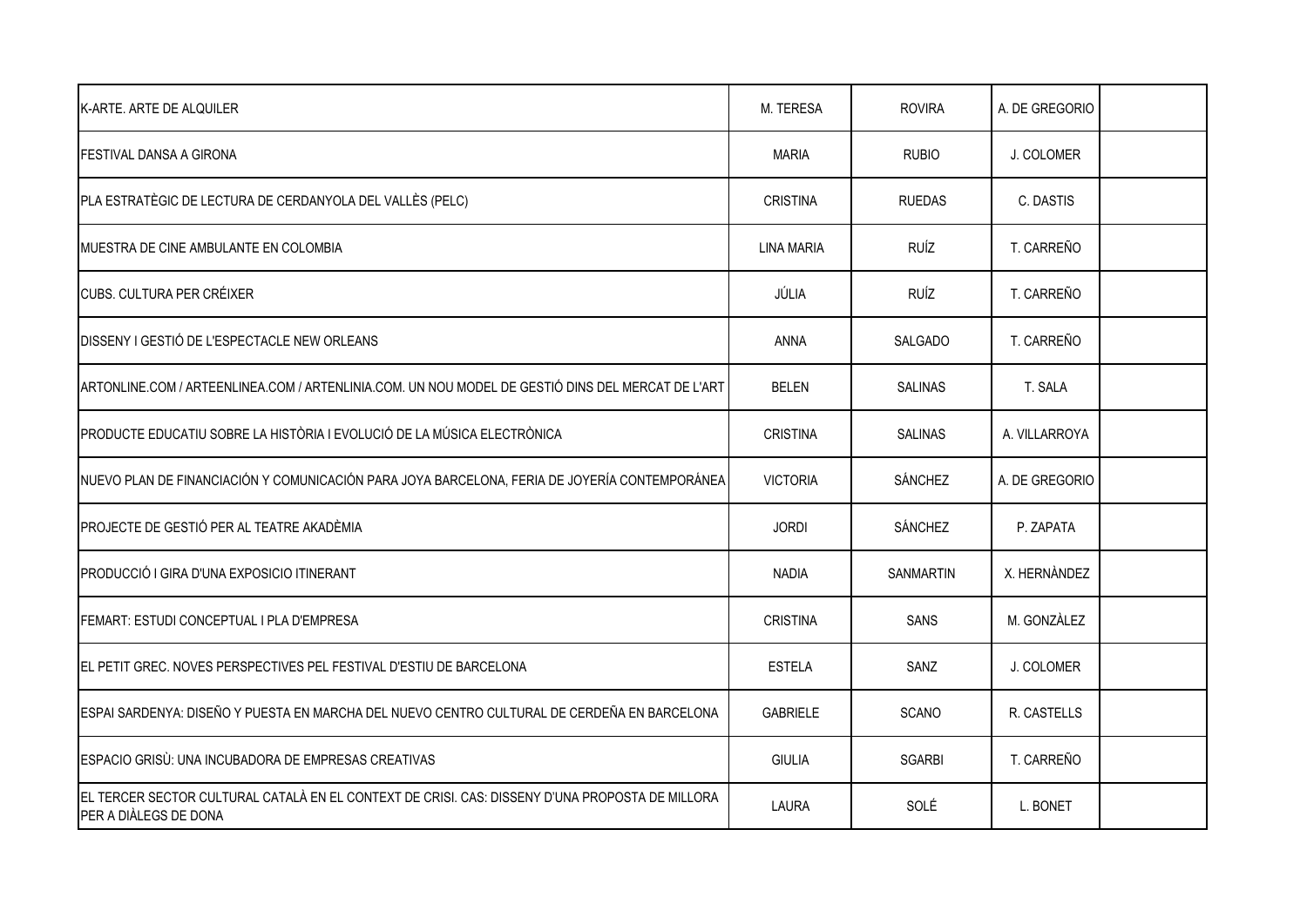| TERRA DO BRASIL. VIVÈNCIES I EXPERIÈNCIES AMB L'MST.                                                                                   | <b>MARIONA</b>   | <b>SOLER</b>    | X. HERNÀNDEZ   |           |
|----------------------------------------------------------------------------------------------------------------------------------------|------------------|-----------------|----------------|-----------|
| <b>FÀBRICA D'ARTISTES A BUENOS AIRES</b>                                                                                               | <b>MERITXELL</b> | <b>SOLER</b>    | C. RIERA       | R. RAMON  |
| ESPECTADORS.CAT                                                                                                                        | POL              | <b>SOLER</b>    | J. COLOMER     |           |
| FUTURALIA EDITORIAL: CREACIÓ I PLA D'EMPRESA D'UNA EDITORIAL DIGITAL                                                                   | <b>JUDIT</b>     | <b>SORIA</b>    | R. CASTELLS    |           |
| TURISMO CULTURAL SOSTENIBLE: RUTA POR COLOMBIA                                                                                         | JUAN D.          | <b>SOTO</b>     | L. SÁNCHEZ     |           |
| LIVELLO UNDICIOTTAVI, EQUIPAMIENTO-PLATAFORMA DE DESARROLLO COMUNITARIO                                                                | <b>ENRICO</b>    | <b>STANO</b>    | J. SANCHO      | F. CORTÉS |
| CAN MACARA. FÀBRICA DE CREACIÓ I EXHIBICIÓ. PROPOSTA SOCIOCULTURAL PER A LA REVITALITZACIÓ DEL<br>BARRI DE LES ADOBERIES DE VIC        | <b>EULÀLIA</b>   | <b>SUBIRANA</b> | C. LLUECA      |           |
| EL MERCADO DE LA CREATIVIDAD -DISEÑO DE ESTRATEGIA DE LA PLATAFORMA DAS ARTES E CRIATIVIDADE, EN<br>EL ÁMBITO DE LA CEC GUIMARÃES 2012 | <b>JOANA</b>     | <b>TAVARES</b>  | J. TEIXEIRA    |           |
| FICCA, FUNDACIÓN DE INTERRELACIÓN CULTURAL PARA LAS COMUNIDADES AUTÓNOMAS                                                              | <b>HELENA</b>    | <b>TEIRA</b>    | L. BONET       |           |
| UN MATÍ DE CINEMA                                                                                                                      | <b>MARTA</b>     | <b>TENA</b>     | A. DE GREGORIO |           |
| EIX JOVE. INSTITUT DE LLEURE JUVENIL DE SABADELL                                                                                       | YOLANDA          | <b>TORIBIO</b>  | A. DE GREGORIO |           |
| CENTRO DE ARTES ESCÉNICAS INDEPENDIENTES EN MURCIA                                                                                     | <b>MARIA</b>     | <b>TOVAR</b>    | J. COLOMER     |           |
| BARCELONA, CREA! 5 VIVÈNCIES, 5 ARTISTES                                                                                               | ALBA             | <b>TREIG</b>    | J. SANCHO      |           |
| CREACIÓ D'UN ESPAI D'EXHIBICIÓ A MATARÓ                                                                                                | <b>ELISENDA</b>  | TRIADÓ          | C. LLUECA      |           |
| COMUNICA'M, PROJECTE DE FOTOGRAFIA COMUNITÀRIAI AL CASC ANTIC                                                                          | <b>MARIA</b>     | <b>URRERO</b>   | F. CORTÉS      |           |
| SACSEGEM LA FESTA MAJOR! UN MODEL DE PARTICIPACIÓ CIUTADANA EN LES PRÀCTIQUES CULTURALS<br>APLICAT A LA FESTA MAJOR DE SANT CELONI     | <b>PAULA</b>     | VALLEJO         | J. COLOMER     |           |